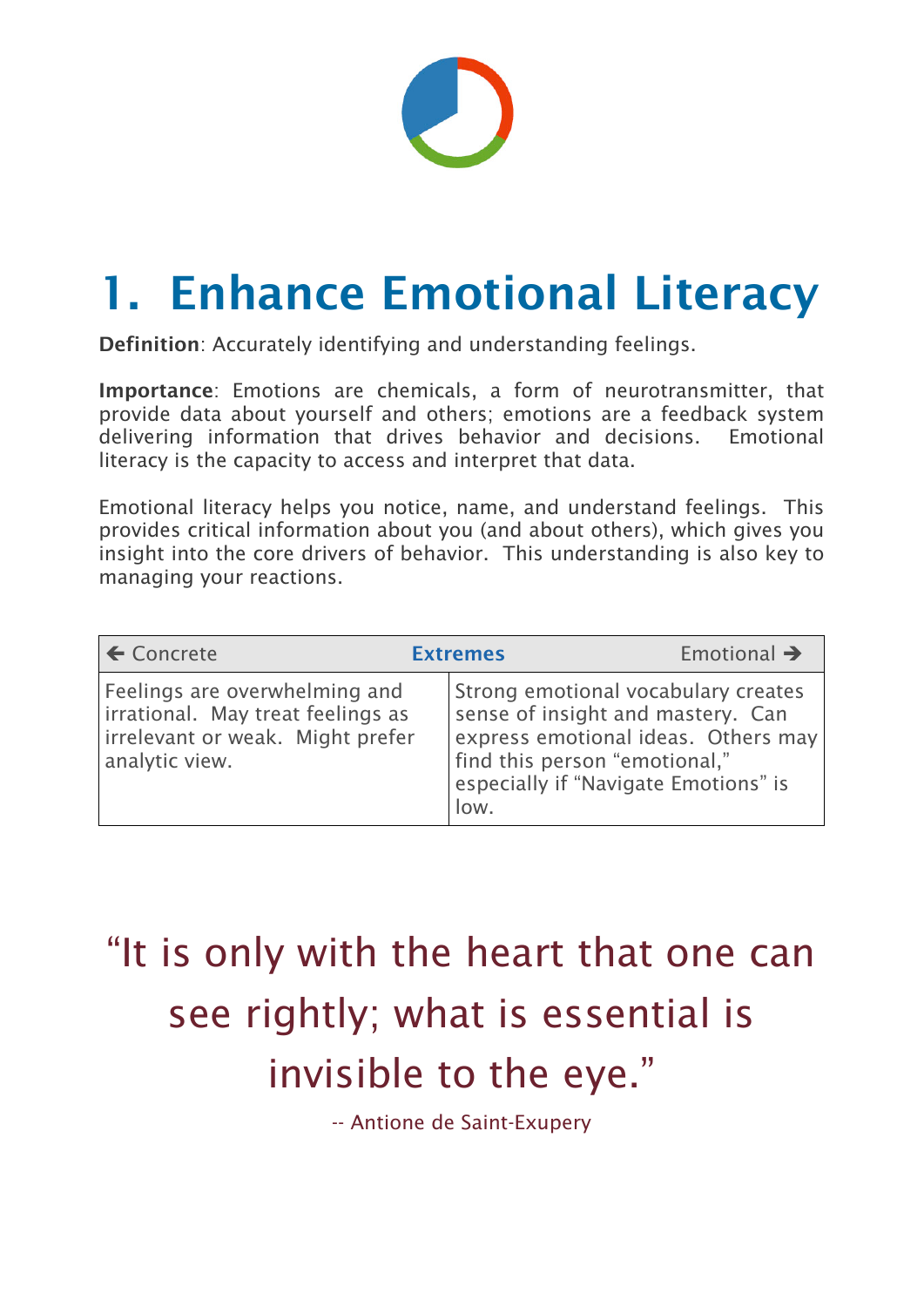

# 2. Recognize Patterns

Definition: Acknowledging frequently recurring reactions and behaviors.

Importance: Sometimes people assess new situations and respond carefully and thoughtfully, but frequently they run on autopilot, reacting unconsciously based on habit. In part it's because the human brain is wired to form and follow neural pathways. Left unconscious, these patterns can inhibit optimal performance because they are a generalized response rather than one carefully tailored to the current situation.

Recognizing Patterns helps you track and monitor your reactions – which is an essential step to managing them. Recognizing your own patterns will also help you see others' – which will be invaluable in coaching others so they get off of autopilot as well.

| $\left  \right. \leftarrow$ Unconscious                             | <b>Extremes</b> |                                  | Analytical $\rightarrow$ |
|---------------------------------------------------------------------|-----------------|----------------------------------|--------------------------|
| Unaware of own reactions. Viewed   Insightful into own behavior. If |                 |                                  |                          |
| as not self-aware, gets stuck in                                    |                 | combined with high Consequential |                          |
| same situations, maybe becomes a Thinking can create real self-     |                 |                                  |                          |
| victim.                                                             |                 | mastery.                         |                          |

# "Insanity: doing the same thing over and over again and expecting

#### different results."

-Albert Einstein (1879 – 1955)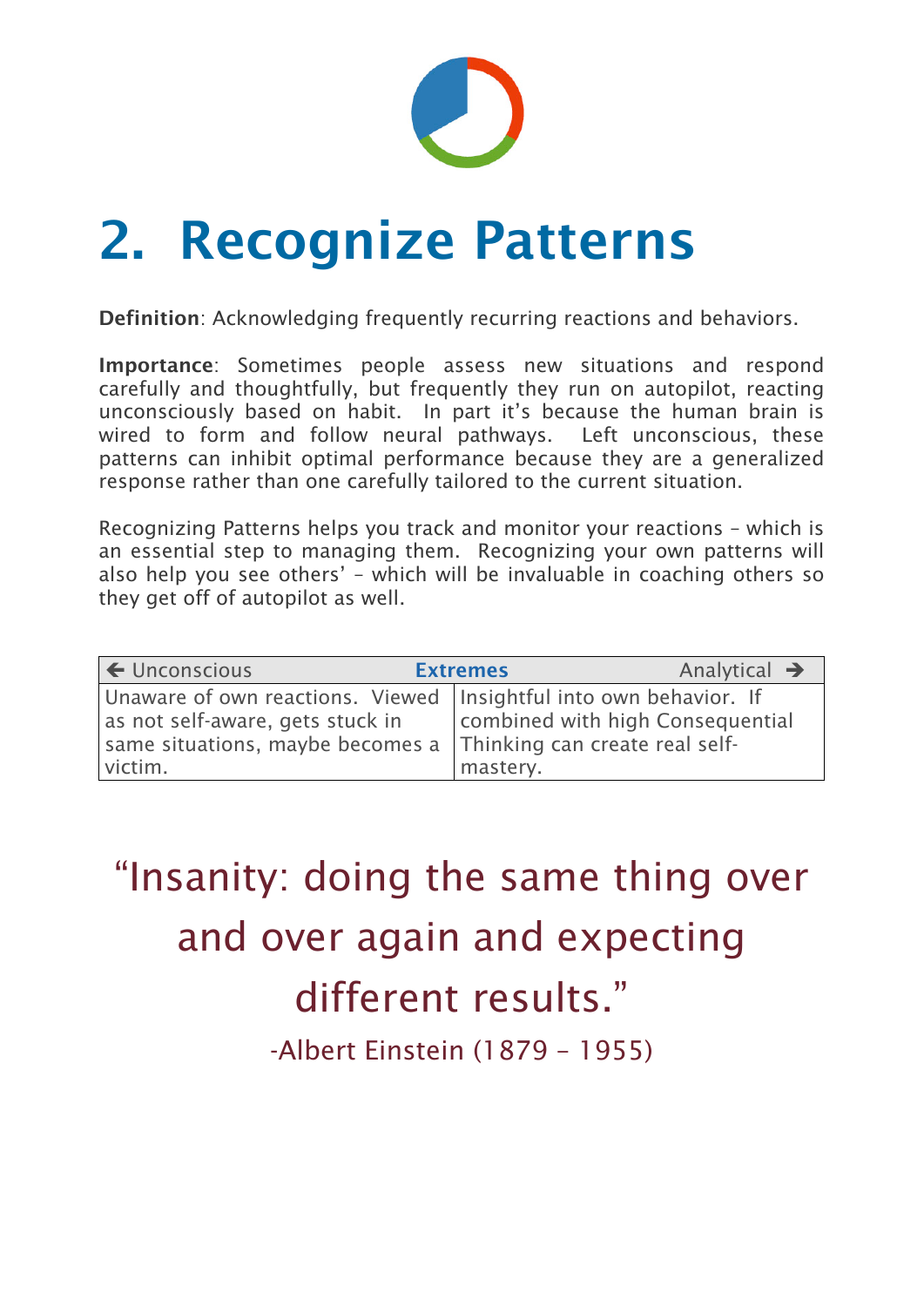

### 3. Apply Consequential Thinking

Definition: Evaluating the costs and benefits of your choices.

Importance: This skill helps you assess your decisions and their effects. It is key to managing your impulses and acting intentionally (rather than reacting). It's a process of analyzing and reflecting, using both thoughts and feelings, to identify a response that is optimal for yourself and others.

This competence is critical for making a strategic plan that accounts for the human dynamics – and for managing your own behavior as you execute that plan.

| $\left  \right. \leftarrow$ Reactive                                                                      | <b>Extremes</b>                                                                                 | Cautious $\rightarrow$ |
|-----------------------------------------------------------------------------------------------------------|-------------------------------------------------------------------------------------------------|------------------------|
| Does not account for impact of<br>choices, may not recognize s/he is short and long term. Weighs          | Thoughtful and careful, looks both at                                                           |                        |
| $\vert$ making choices, may be impulsive $\vert$ decisions with feelings and thinking<br>for good or ill. | together. Could become un-<br>spontaneous or even calculating,<br>especially if empathy is low. |                        |

"Nothing so conclusively proves a man's ability to lead others as what he does from day to day

#### to lead himself."

#### — Thomas J. Watson, founder of IBM (1874-1956)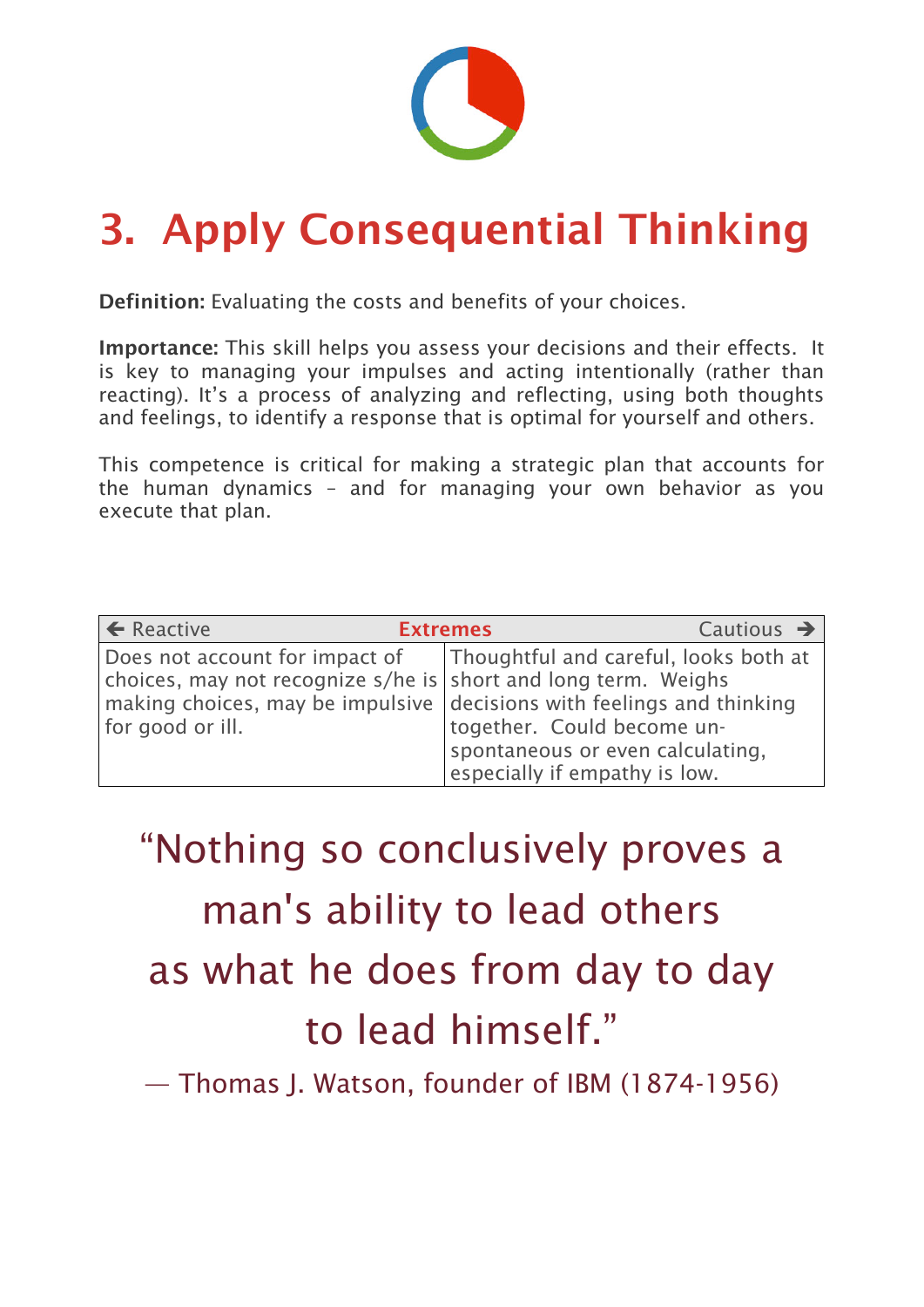

# 4. Navigate Emotions

Definition: Assessing, harnessing, and transforming emotions as a strategic resource.

Importance: People are often told to control their emotions, to suppress feelings like anger, joy, or fear, and eliminate them from the decisionmaking process. However, feelings provide insight and energy; they drive decision-making and behavior – without emotion people literally cannot make decisions.

So rather than ignoring feelings or controlling them through sheer force of will, this competence lets you manage emotions, gain valuable insight from them, and then transform them so you create feelings that are helpful to you and others.

| $\left  \leftarrow$ Volatile       | Placid $\rightarrow$<br><b>Extremes</b> |
|------------------------------------|-----------------------------------------|
| Either cut off from feelings -     | Feels feelings but does not get         |
| suppresses, minimizes, fixes,      | stuck; uses them for insight and        |
| ignores them (maybe seen as cold). | energy. If combined with empathy        |
| Or, at other end wallows or        | can provide resonant leadership.        |
| overindulges in them (maybe seen   | Needs Emotional Literacy to be          |
| as passionate).                    | masterful.                              |

#### "Energy is the essence of life. Every day you

decide how you're going to use it by knowing what you want and what it takes to reach that goal, and by maintaining focus.

– Oprah Winfrey (1954 - ), O Magazine, July 2003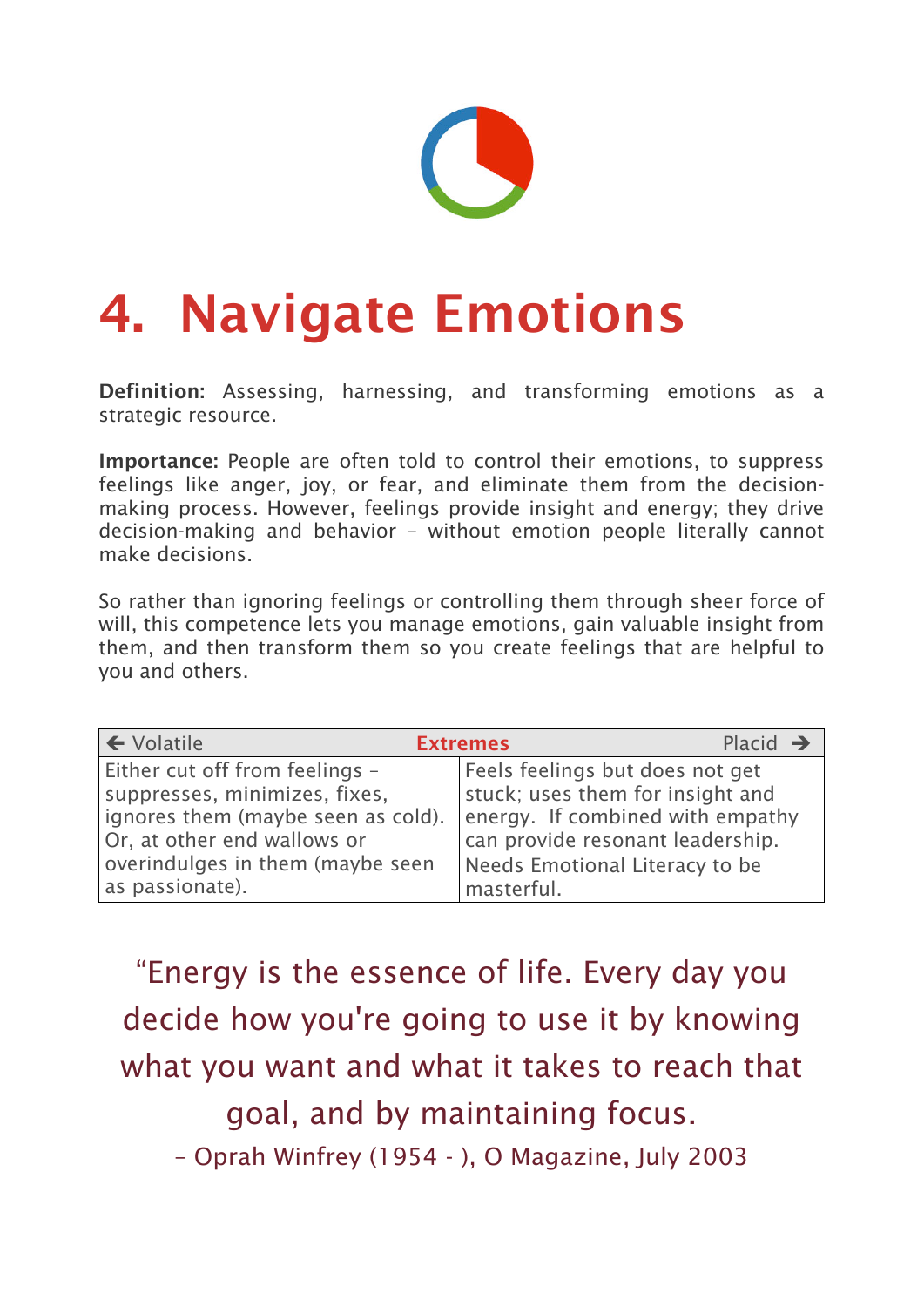

### 5. Engage Intrinsic Motivation

Definition: Gaining energy from personal values and commitments vs. being driven by external forces.

Importance: People who require external reinforcement to be motivated are always at the mercy of others' approval or reward system. The ultimately reduces self-efficacy.

Engaging Intrinsic Motivation helps you develop and use lasting inner drivers. This allows you to stand up, challenge the status quo, take risks, and persevere when the going is tough – and it helps you inspire that in others.

| $\leftarrow$ Passive<br><b>Extremes</b>                                                                                                                                                                                                                                           | Driven $\rightarrow$                                                                                                                                                                                                                                       |
|-----------------------------------------------------------------------------------------------------------------------------------------------------------------------------------------------------------------------------------------------------------------------------------|------------------------------------------------------------------------------------------------------------------------------------------------------------------------------------------------------------------------------------------------------------|
| Either not highly motivated, or<br>motivated by outside forces: reward<br>(money, praise, status, power) or<br>threat (fear, loss of status,<br>punishment). Easily swayed by<br>others, can become a victim (giving<br>up power) or dictator (trying to take<br>too much power). | Self-assured, self-reliant. Can find<br>motivation for what matters. Can<br>be a strong ally and leader. May be<br>impatient with things that don't<br>matter deeply. When linked to<br>other EQ strengths becomes a<br>driving force for positive change. |

### "The task of leadership is not to put

### greatness into people but to elicit it, for the greatness is there already."

— John Buchan, Scottish politician, author (1875-1940)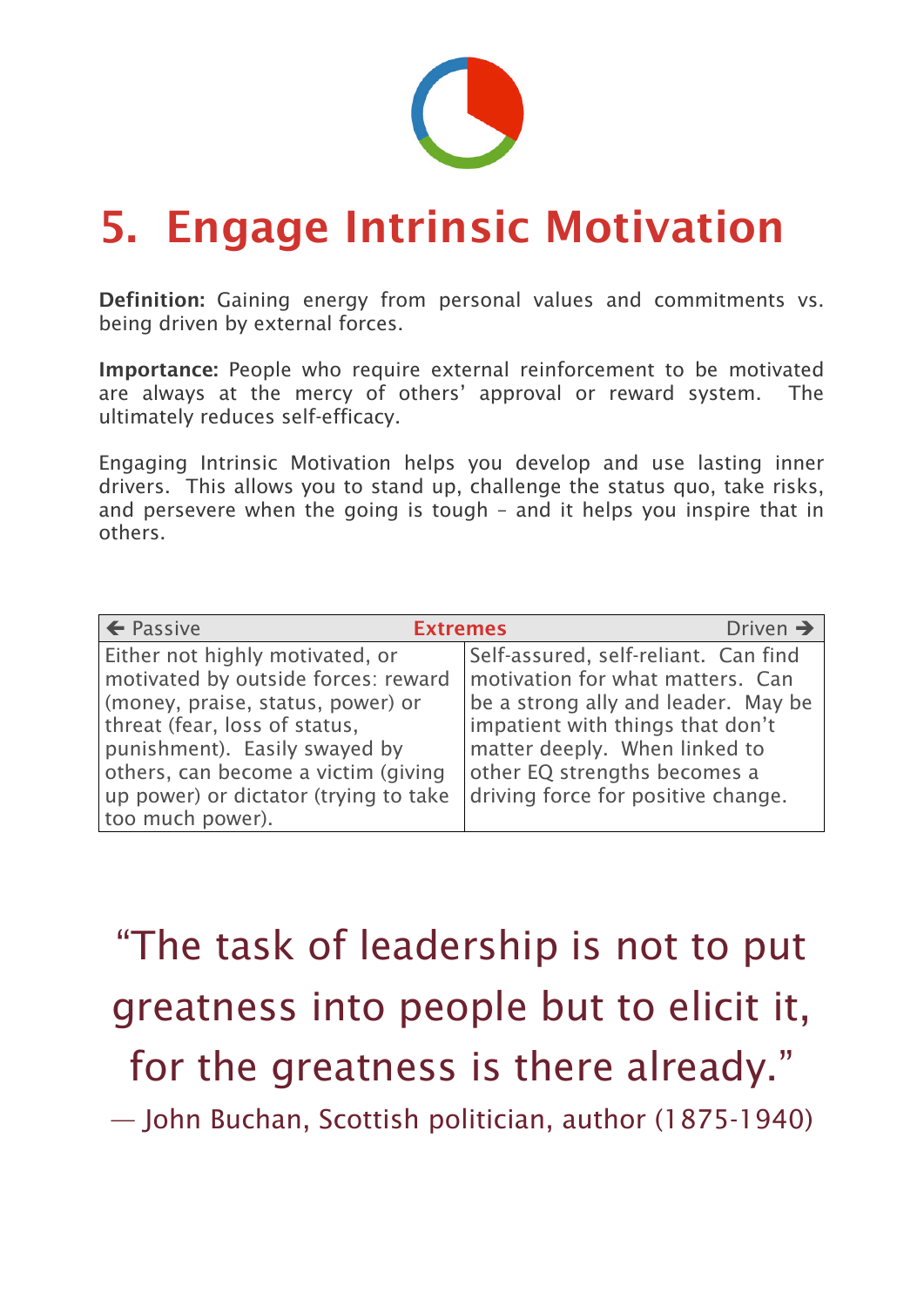

# 6. Exercise Optimism

Definition: Taking a proactive perspective of hope and possibility.

Importance: This learned way of thinking + feeling gives you ownership of your decisions and outcomes. Everyone uses both optimistic and pessimistic styles of feeling + thinking, some tend to use one more often.

An optimistic outlook increases the pool of choices and the opportunity for success. This provides a solution-oriented approach, helps you innovate, and allows you to engage others' positive energy. Optimism helps you see beyond the present and take ownership of the future.

| $\leftarrow$ Victim                                                                                                                                                                                                  | <b>Extremes</b>                                               | Overconfident $\rightarrow$                                                                                                                                                       |
|----------------------------------------------------------------------------------------------------------------------------------------------------------------------------------------------------------------------|---------------------------------------------------------------|-----------------------------------------------------------------------------------------------------------------------------------------------------------------------------------|
| Blames, finds fault, makes things<br>worse ("awfulizes"), uses victim<br>thinking ("they did it to me"), and<br>sees her/himself as powerless.<br>Describes own perspective as<br>"practical." Can over-assess risk. | to fix what's wrong.<br>May have trouble with<br>assess risk. | Takes responsibility, finds multiple<br>solutions, perseveres, gains energy<br>limits/boundaries, esp if<br>Consequential Thinking is low (ie,<br>can be too hopeful). Can under- |

#### "Every man takes

## the limits of his own field of vision for the limits of the world."

-- Arthur Schopenhauer, German philosopher (1788 –1860)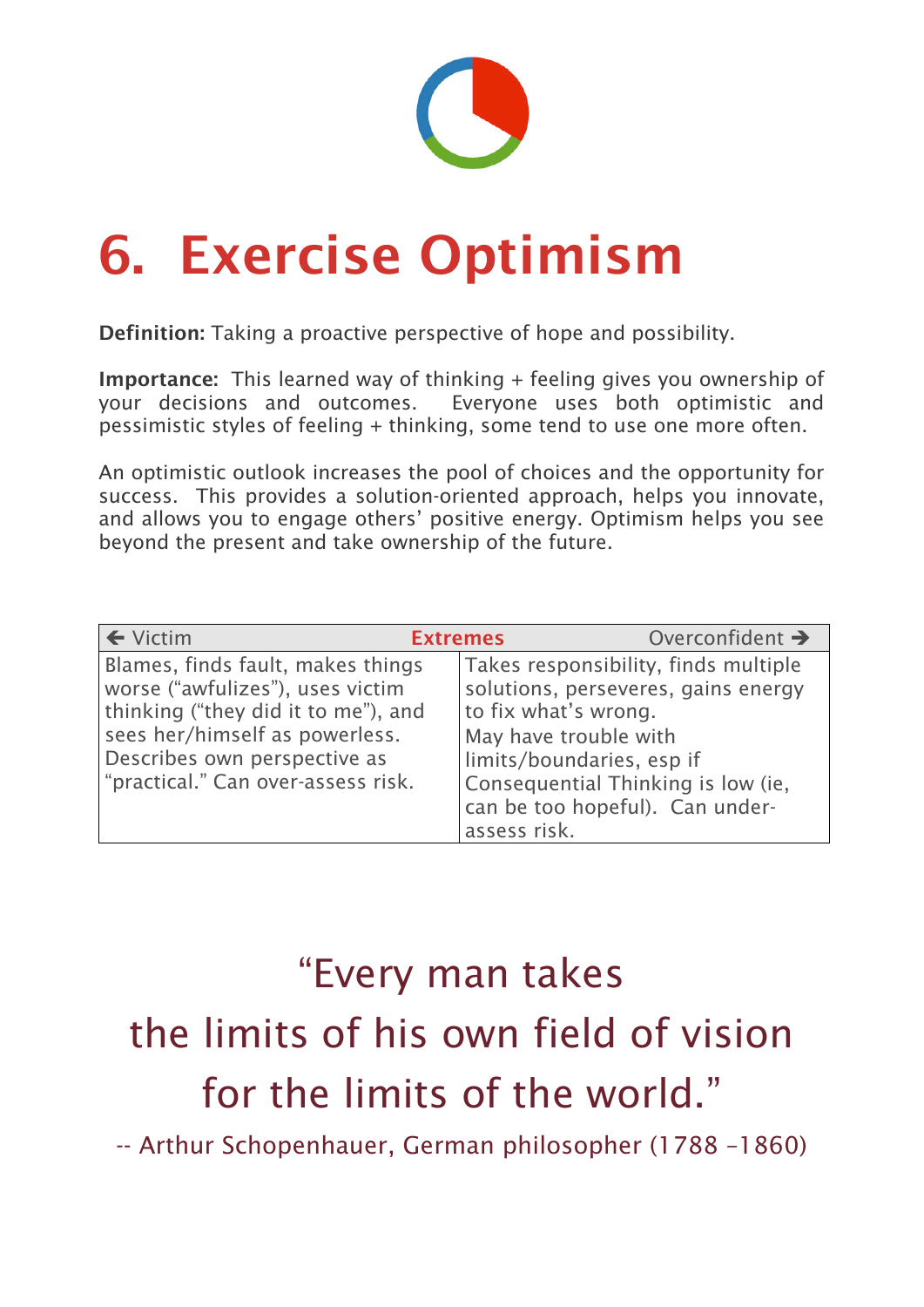

# 7. Increase Empathy

Definition: Recognizing and appropriately responding to others' emotions

Importance: Empathy is a nonjudgmental openness to others' feelings and experiences that builds connection and awareness. It starts by noticing both the pleasant and unpleasant feelings and genuinely caring what the other person is experiencing. The next steps include listening, sharing, and responding in a way that shows your concern.

Empathy is key to understanding others and forming enduring and trusting relationships. It ensures you take other people into account in your decision-making and gives them a rock-solid assurance that you are on the same team.

| $\leftarrow$ Distant                                                                                                                                                                                                                                                        | <b>Extremes</b>                                                                                                                                                                                                                                                                                                                                                                            | Entangled $\rightarrow$ |
|-----------------------------------------------------------------------------------------------------------------------------------------------------------------------------------------------------------------------------------------------------------------------------|--------------------------------------------------------------------------------------------------------------------------------------------------------------------------------------------------------------------------------------------------------------------------------------------------------------------------------------------------------------------------------------------|-------------------------|
| Intellectualizes, minimizes, fixes,<br>or ignores feelings. Isolates self.<br>If Emotional Literacy is low, may<br>want to empathize but just not<br>aware of feelings; likewise if<br>Navigate Emotions is low may have<br>trouble switching from analysis to<br>feelings. | Sensitive, able to connect on<br>emotional level to build trust,<br>understands others.<br>With high Emotional Literacy and<br>Navigate Emotions can also use own<br>emotions to influence others (ie,<br>resonant leadership).<br>High empathy does not mean "low<br>boundaries," but if either Emotional<br>Literacy or Navigate Emotions are<br>low, may be overwhelmed by<br>feelings. |                         |







### "The most precious gift we can offer others is our presence. When mindfulness embraces those we love, they will bloom like flowers."

- Thich Nhat Hanh, Vietnamese Buddhist monk (1926- )